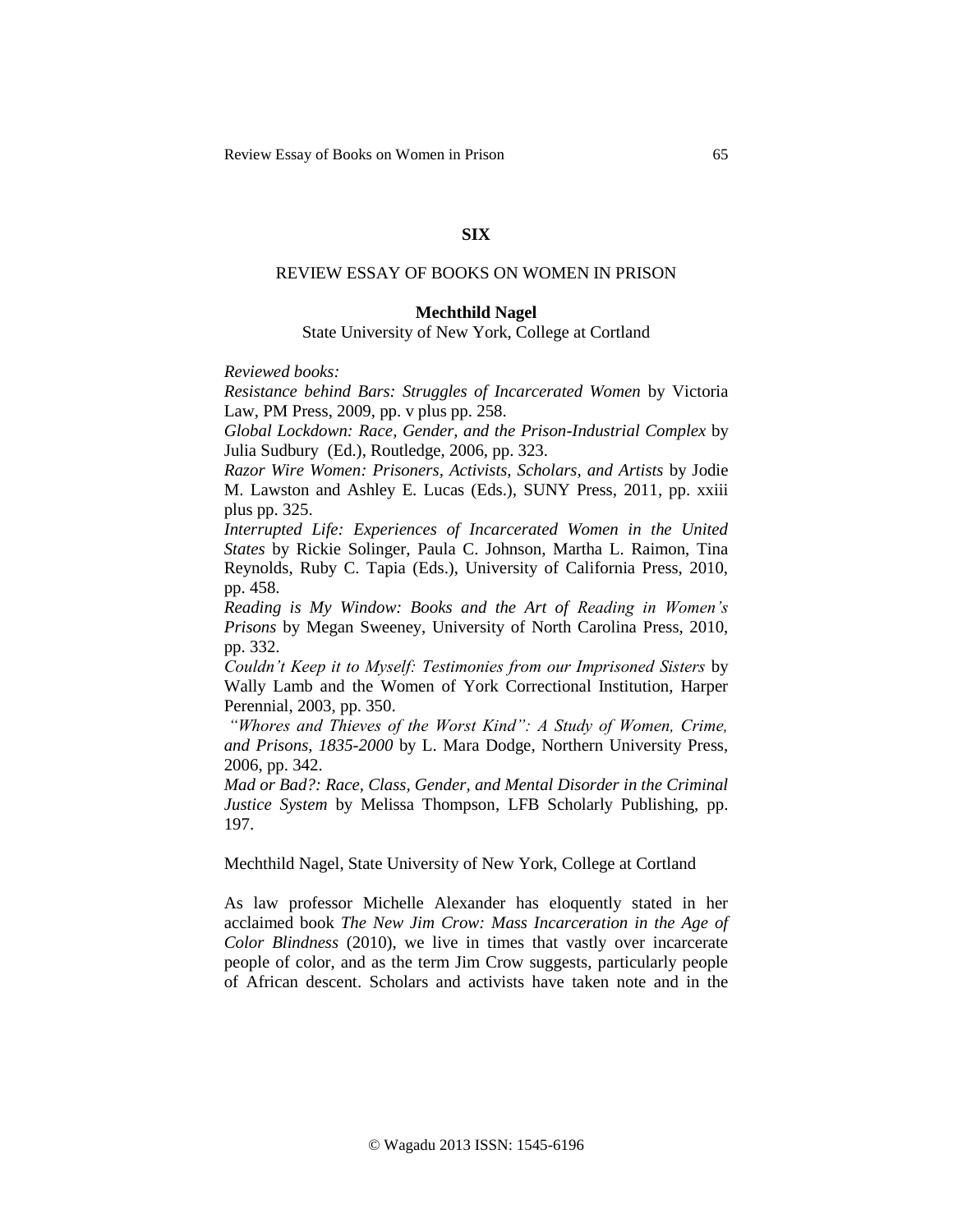following some recent work on historical and contemporary perspectives of people incarcerated in women's prisons will be discussed. My review is informed by a penal abolition worldview, which ultimately demands a transformative justice approach worldwide. The texts here under review are limited to a critique of the current carceral system, in particular the United States' mass incarceration approach, rather than proposing views of a post-penal society. However, several editors and authors are guided by abolitionist demands and politics. Some texts highlight the need for restorative justice, which is a more reform-minded approach, rather than abolitionist because it does not demand a complete transformation of the punishment industry and its entanglement with capitalism, imperialism, warfare, educational and social services, to name a few. However, I should note that abolitionism used to be on the radical fringe of the prison reform movement, and given that quite a few authors cited Critical Resistance, Justice Now, and other abolitionist groups, I am encouraged that it has now found serious traction, so that there will be a time that indeed "another world is possible," namely without prisons as institutions of social control of LGBTQ, youth, and poor folks, especially poor people of color (with or without papers).

To begin with **Victoria Law's** monograph, I argue that Law's book is a fine addition to the growing literature on prison abolition. It also addresses a void in abolitionism, since not much attention has been paid to women prisoners and their ability to organize and resist oppressive conditions—exceptions are the studies of feminist scholar-activists (e.g., Faith, 1992; Cook and Davies, 1999; Diaz-Cotto, 1996; and Diaz-Cotto, 2006). Author-activist, Victoria Law, herself had run-ins with the law, for gang-related initiation with armed robbery, notes with some irony: "Because it was my first arrest—and probably because 16-year-old Chinese girls who get straight As in school did not seem particularly menacing—I was eventually let off with probation" (p.1). But soon enough she began solidarity visits to friends incarcerated at one of the largest jails in the world, Rikers Island, New York City. Even though women are the fastest growing group of criminalized people in the US such that they represent nine percent of the prison population (in stark contrast to the prison statistics of all other countries which tend to be at six percent or less), their voices continue to be marginalized in the literature.

Yet, there are women prisoners who resist in similar fashions as men do, some turn into jailhouse lawyers (as attested to by Mumia Abu-Jamal's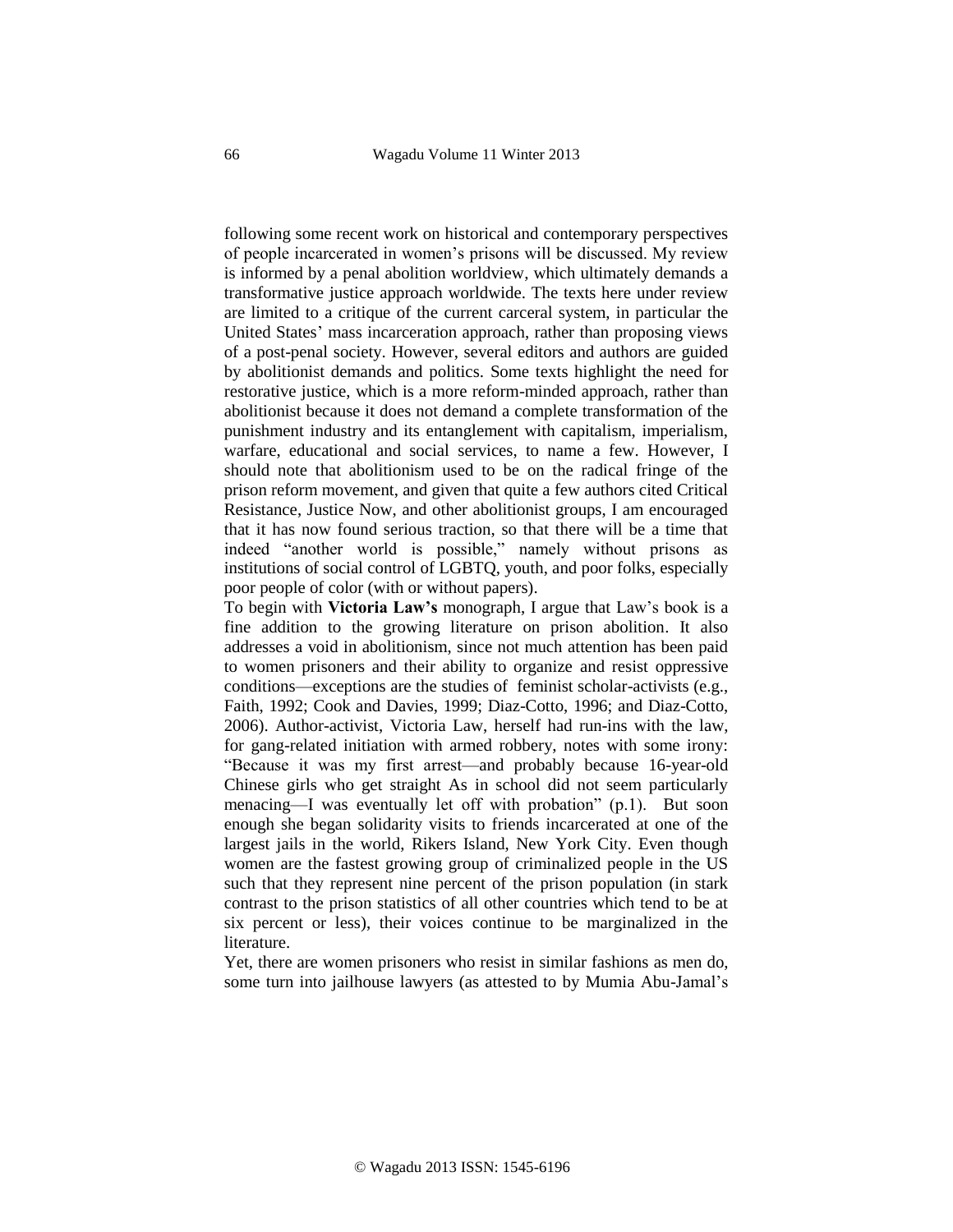latest brilliant book *Jailhouse Lawyers,* 2009). Law argues, as does Abu-Jamal, that those women who take on the prison system through legal recourse face "extreme levels of administrative harassment," especially beatings and solitary confinement but also having their personal possessions trashed by vengeful guards (pp. 6 and passim). Law debunks skillfully the myth that women prisoners are passive victims of their own fate and don't organize. Who has heard of "the August Rebellion" of 1974 (Bedford Hills, NY)? Or, the "Christmas riot" of 1975 (in an unnamed California prison), and more recently a large uprising at the Lexington, Kentucky federal prison in 1992 (p.11-12)? I appreciate that Law includes educational programs organized by prisoners as acts of resisting the system because most articles and books written on education is done so by outside educators. Law quotes Kathy Boudin who gives a succinct ideology critique of the modality of the prison: enforcing dependency, obedience and control, which are all challenged by literacy programs among others (p.15 and more on the subversive aspects of teaching writing, below).

A particularly fascinating chapter is "Breaking the silence: Incarcerated women's media" where Law shows that she has engaged in "subversive" research in unearthing women's writings about horrendous prison conditions. One enterprising woman, Yriada L. Guanipa, wrote to the mainstream media to hear concerns of women prisoners without luck, but she was able to utilize email (instituted in the federal system in 2005) and her grievances were reposted on a weblog titled "Prison Talk On-Line" which became a popular site. However, repercussions of critiquing the system followed quickly by threats of rescinding her furlough to be with her children (pp. 127-39). Law writes that it is mostly the radical feminist press that has been perceptive to publishing women prisoners' narratives such as *off our backs* and *Sojourner* (which also gave free subscriptions up to 1,000 prisoners till it ceased production in 2002), giving also voice to lesbians and trans persons. Women who self-publish zines in prison often feel stymied by the usual censoring eyes, and in response women prisoners of Coffee Creek Correctional Facility in Oregon collaborated with outside supporters, including Law, producing the zine *Tenacious: Writings from Women in Prison*, which discusses prison conditions, assaults by guards and has prompted public responses—and, of course, the dreaded prohibition of receiving the zine on the inside (pp. 135-6).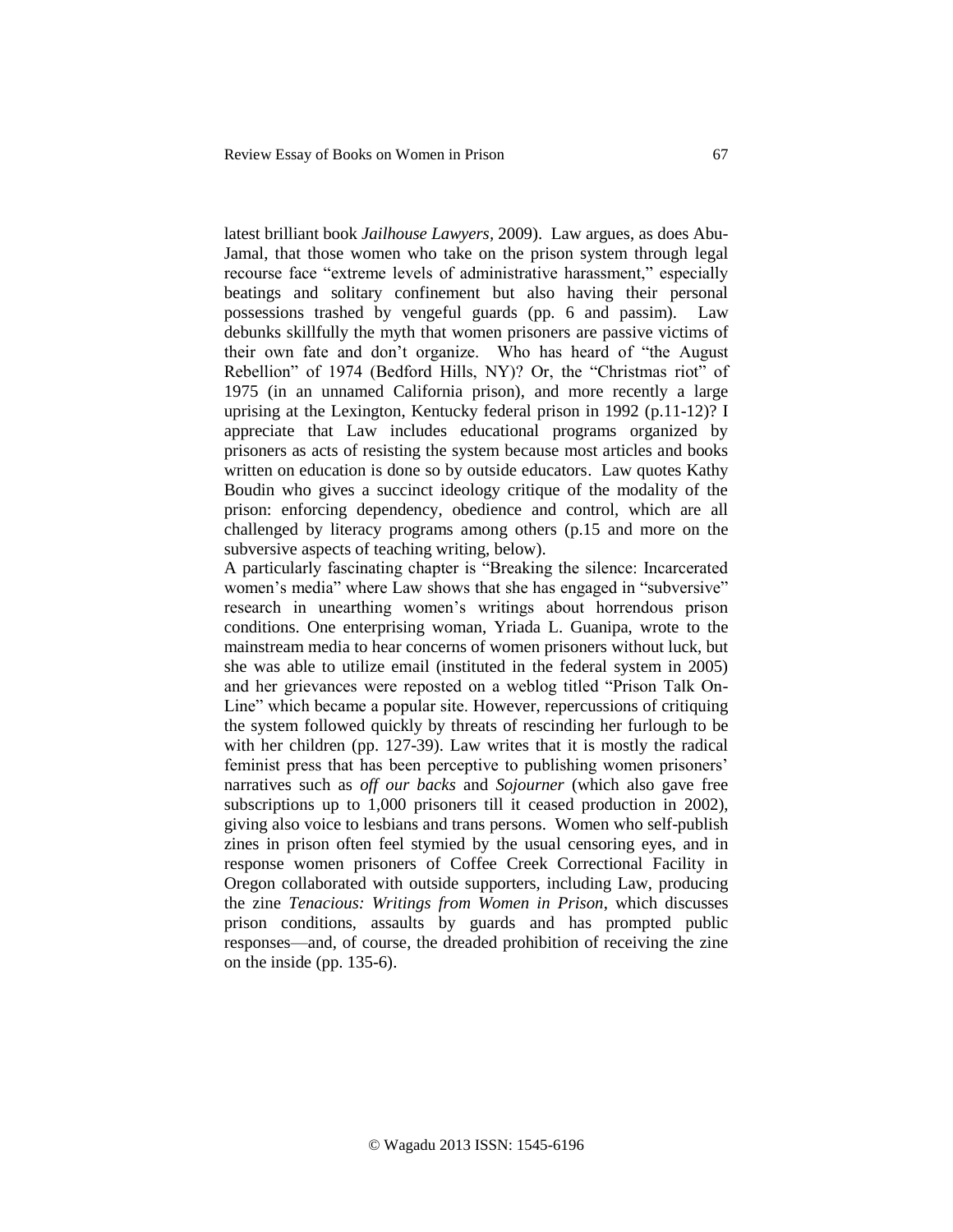Finally, Law brings into view the invisible, undocumented or asylumseeking women who are in detention centers. She chronicles the courage of women speaking out against rape despite the further threats of deportation—a veritable death sentence. Much of what happens to the women or girls is unnoticed by the prison activist movement, because it has practically no ties with groups supporting asylum seekers and refugees, the latter often have naïve notions about desert and punishment, which is corrected by Law: "regardless of the reason she is being held, no person should be subjected to sexual harassment and assault, substandard health care and the other atrocities regularly found in prisons and detention centers" (p. 158).

Law also movingly describes women claiming their power while participating in educational activities and taking part in work stoppages, as well as protesting horrid health care conditions. The lack of health care and the horror of shackling a woman giving birth have made it into the mainstream reports of moral outrage, however, we don't read about prisoners losing custody for their children because of another wellmeaning federal reform measure: ASFA (Adoption and Safe Families Act). Law describes the cruelty of lack of visitation rights with loved ones and hunger strikes engaged to demand placement in a prison closer to home. Here I'd like to note that it would have been helpful to bring in international comparisons and the conventions on the rights of prisoners: the right to privacy (and refusing male guards in shower areas, etc.) as well as the right to be placed in a prison in vicinity of one's home. Shackling while being ill or giving birth, too, would be considered a human rights violation. After all, the only right the prisoner is supposed to forfeit is her freedom of movement.

Law's book is a useful resource for prison activists and for feminists who have not yet engaged with issues faced by millions of women, men, and trans people in the U.S., which has highest incarceration rate in the world. The book gives a critical account of so-called reforms such as the Prison Rape Elimination Act (PREA, 2003), which is the government's first law addressing prison rape. PREA's focus has been on prisoners' male-to-male rape. As far as the women prisoners interviewed are concerned, it has done nothing to stop guards from sexual assaults on women; to the contrary, it has intensified the punishment meted out against women prisoners' intimate relationships, including "earning" sex offender status upon release (pp.69-71). Law's book serves as an excellent primer for students, including high school students, on the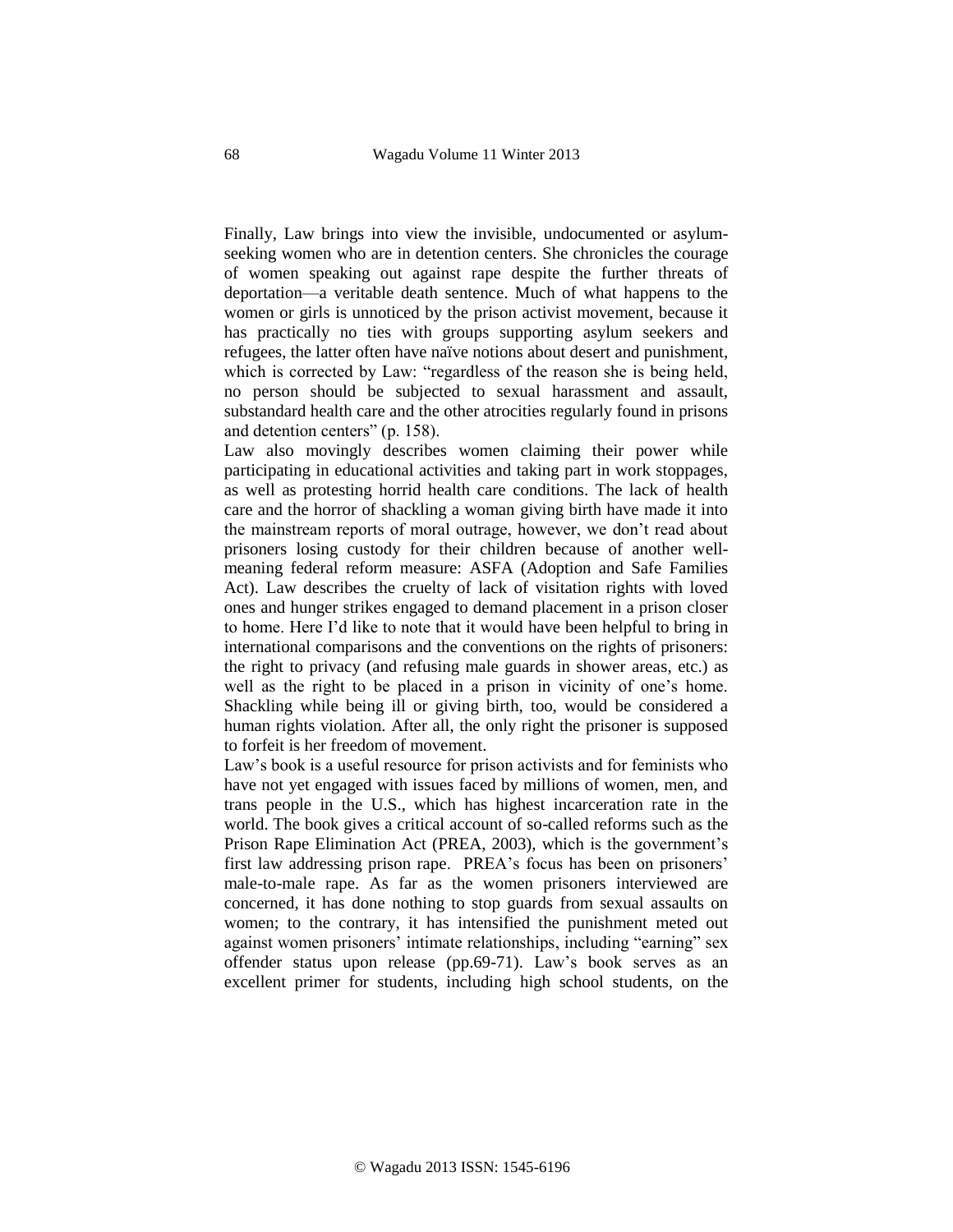matter of treating prisoners as women first. In a nation that is bent on condemning a vast segment of society to harsh punishment and long sentences, including death, it is important to hear from an activist who encourages us to think of excarceration as a viable strategy to pursue. Law presents us with a rich resource section, including a glossary of legal terms, prisoners' support organizations and further readings.

Among the books of Victoria Law's reading list is **Julia Sudbury's** edited collection, *Global Lockdown*. While Law prides herself to write in an accessible way, she chides, somewhat unjustly, that Sudbury's book lacks the clarity to engage the average reader. This may be true of the introduction, which may be directed towards the expert who already has a sufficient grounding in prison studies. I find Sudbury's penal abolitionist feminist framework presented in her concise introduction is to date quite unmatched in addition to its ambitious global reach. Most of the feminist anthologies mentioned in this review essay present a traditional reform-minded or restorative-justice oriented rather than an abolitionist model and they focus solely on the U.S. carceral complex. Sudbury, by contrast, calls for activists who are involved in a critique of neoliberalism to join with anti-prison activists, and she notes it's not surprising that women of color tend to be in the forefront of the antiprison and antiglobalization praxis. The global "war on drugs" has become a war against women of color. The world over the incarceration rates of women in conflict with the law are on the rise, and she calls on social science researchers to begin looking at this issue from a macroscopic perspective on oppression, rather than from a microscopic, individualized viewpoint that is myopic about citizenship, race and class considerations in the criminalization of women.

I have found that my college students respond to Sudbury's anthology very well; it requires, however, that students do quite a bit of background intercultural work, so that they can discuss the narratives and analyses presented in a more competent way. For instance, the chapters on Palestinian women political prisoners (Bayour) and on Pakistan's *Zina* ordinance (Khan) presuppose knowledge of geopolitics and a nuanced understanding of local histories, including a modicum of information of Islam and Islamophobia that I often find quite wanting in U.S. students. To be sure, Khan's article is a favorite for students, but I worry that their zeal of "speaking for" the oppressed amounts to a problematic exoticization of Pakistani traditions (cf. Narayan, 1997). In addition, Julia (Sudbury) Oparah would be the first to acknowledge that the focus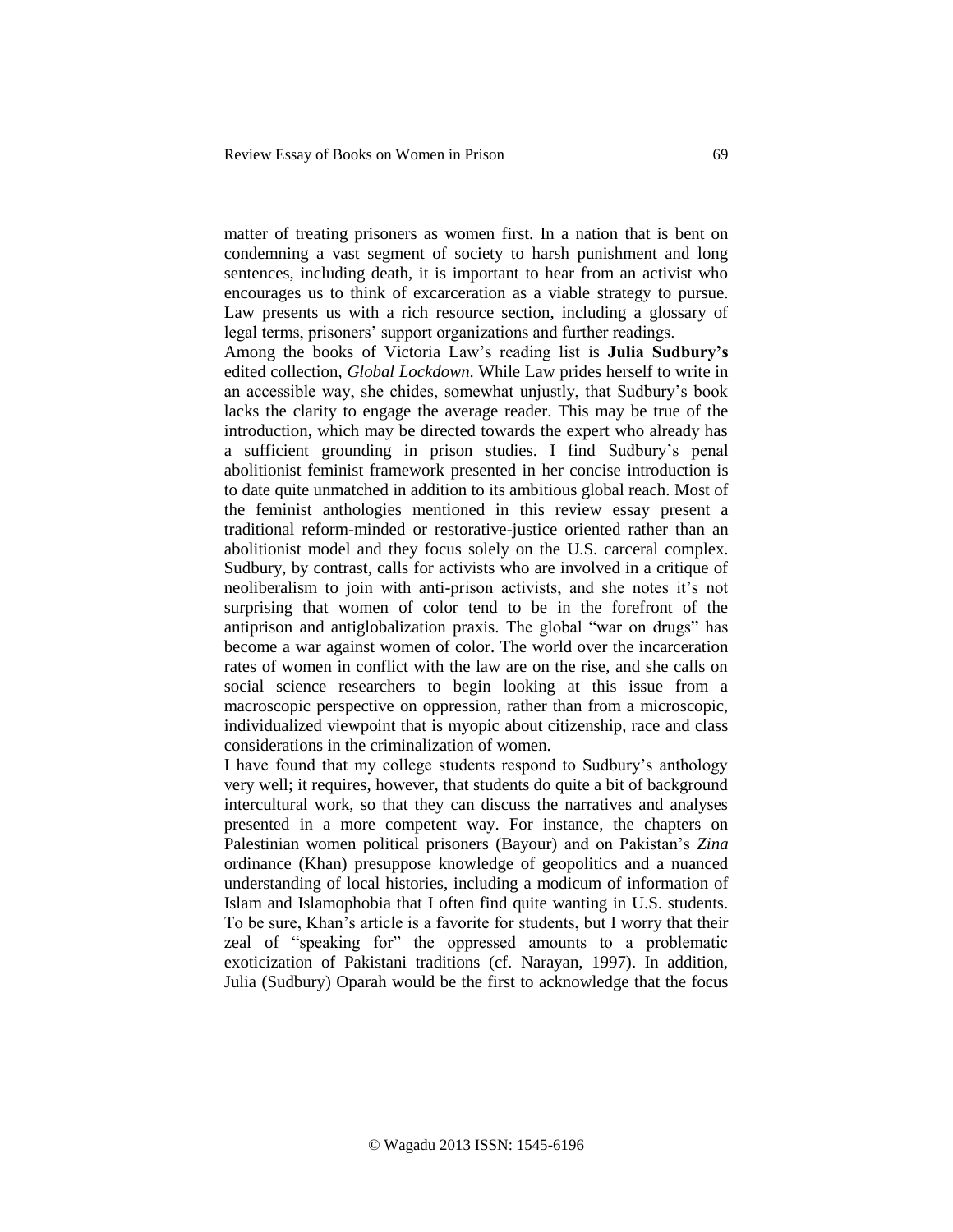on women's walled experiences is too limited and does not account for trans or gender nonconforming politics of location. However, overall the personal stories of survival drawing on indigenous, Latino, African, and Asian voices are powerful and make for compelling class discussions in women's studies and criminology courses.

**Michelle Lawston and Ashley Lucas's** anthology *Razor Wire Women* also makes a fine, compassionate contribution to the growing genre of U.S. based prison activist movement. It presents a diversity of voices, fronting powerful prisoners' artwork, testimonials, and poetry in the beginning of each section. The three sections focus on the role of families and meaning of home; sexuality, health, and abuse; education and the role of the arts. It transcends traditional racial binaries (Black versus white) by including narratives from and about immigrant women, in particular Mexican and Vietnamese women (Escobar; Glassey-Tranguyen), as well as girls (section I), trans women and gender nonconforming women (Heidenreich; Sudbury). While presenting a good deal of activist perspectives, mostly from California based prisoners and supporters, the book also incorporates research and policy studies on Hawaiian youth (Bilsky & Chesney-Lind), on mental health (Moe), and how policies shape the role of motherhood (Bloom & Brown). Martha Escobar's essay is a chilling reminder of the global reach of prison nation USA. Mexican mothers imprisoned in the U.S. may find their families in Mexico denied the right to unite with their children because the Mexican social services agency colludes with the white middle class demands of the U.S. social services and child protective agency when making home inspections. Escobar points to the transnational reach and punitive effect of ASFA (American Safe Families Act) and the difficulties of families of incarcerated parents to navigate the system and bring their children home.

The trope of "razor wire women" depicts a crossing of inside/outside barriers and to be in solidarity "with women on both sides of prison walls, understanding intimately how the razor wire binds us." Furthermore, it describes "those women who experience the criminal justice system in ways that shape their lives profoundly" (p. 7). The editors' hope is to move to solutions that provide alternatives to incarceration (ATI). While this may sound abolitionist, ATI programs often are attached to county offices of parole and probation and may actually lead to even more policing and eventual detention because they are not conceived of as true alternatives. A case in point: Bilsky and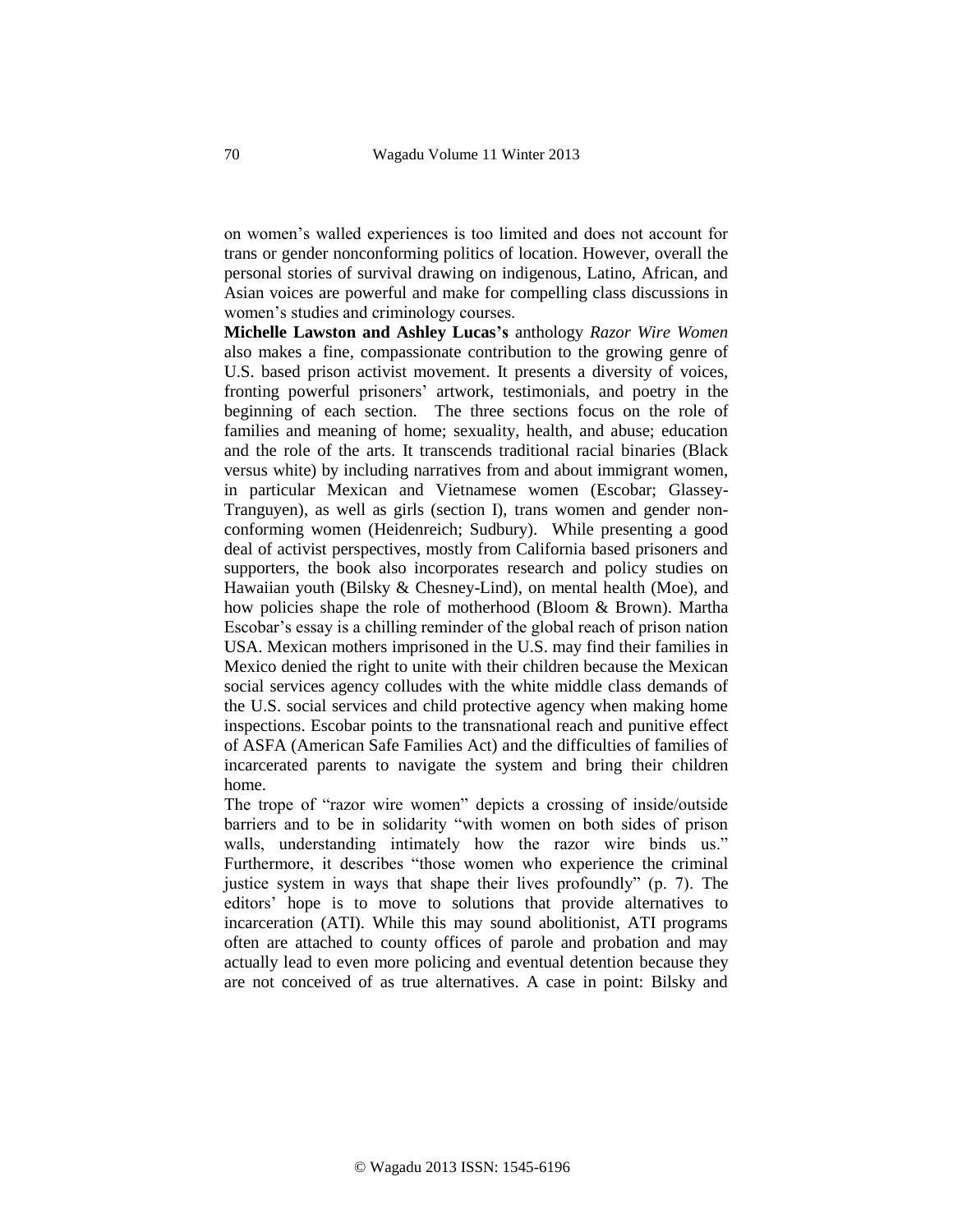Chesney-Lind's chapter investigates the impact of ATI for youth in Hawai'i and lament the overrepresentation of indigenous youth in the criminal justice system (whereas white children are underrepresented); they champion the Annie E. Casey's Foundation's Juvenile Detention Alternatives Initiative (JDAI) which seeks to reduce youth detentions in particular in secure facilities and JDAI has been implemented in Hawai'i since 2008. It has now been shown that the major beneficiaries of JDAI have been white youth, but youth of color have even seen worse rates of carceral control in some jurisdictions (Coleman, 2011). Clearly, a reform-minded penal agenda that does not address systemic racism, poverty, and lack of access to meaningful education, will not make a dent in the current rates of mass incarceration or the New Jim Crow (Alexander, 2010). However, as long as there are prisons, advocacy for human rights is clearly necessary. The testimonies on the dangerous status of health care, prisoners' abuse, especially of trans women in men's prisons, and sexual assault echo those in all other books discussed in this review. Linda Heidenreich notes that so far only New York State has separate housing "for gay, transgender, and transsexual inmates" (p. 161). Another abolitionist caveat: as the classic *Instead of Prisons: A Handbook for Abolitionists* (1976) explained "inmate" is a dishonest description for a caged person, a prisoner. Julia Sudbury adds that "women in prison" describes insufficiently the experiences of persons incarcerated in women's prisons and calls for an approach that is "an 'antiracist genderqueer antiprison framework' to signal a feminist praxis that actively challenges the state's power to define and police gender while simultaneously challenging the racialized build-up of the prisonindustrial complex" (p. 180). Finally, resistance is engendered through writing in the old-fashioned newspaper, as chronicled in Eleanor Novek's chapter. She considers it part of the outsider journalism genre, quite apt a description, given that this practice had legitimacy only for a few years, before the authorities shut it down.

*Razor Wire Women* is an accessibly written anthology that will engage prison activists and complement undergraduate course work in a variety of disciplines including the arts, women's studies, criminology, anthropology, and sociology.

Continuing the critique of the prison industrial complex (PIC) and of its terrifying effects on incarcerated women is accomplished by the editorial team of **Rickie Solinger, Paula Johnson, Martha Raimon, Tina Reynolds, and Ruby Tapia** of *Interrupted Lives.* It is another important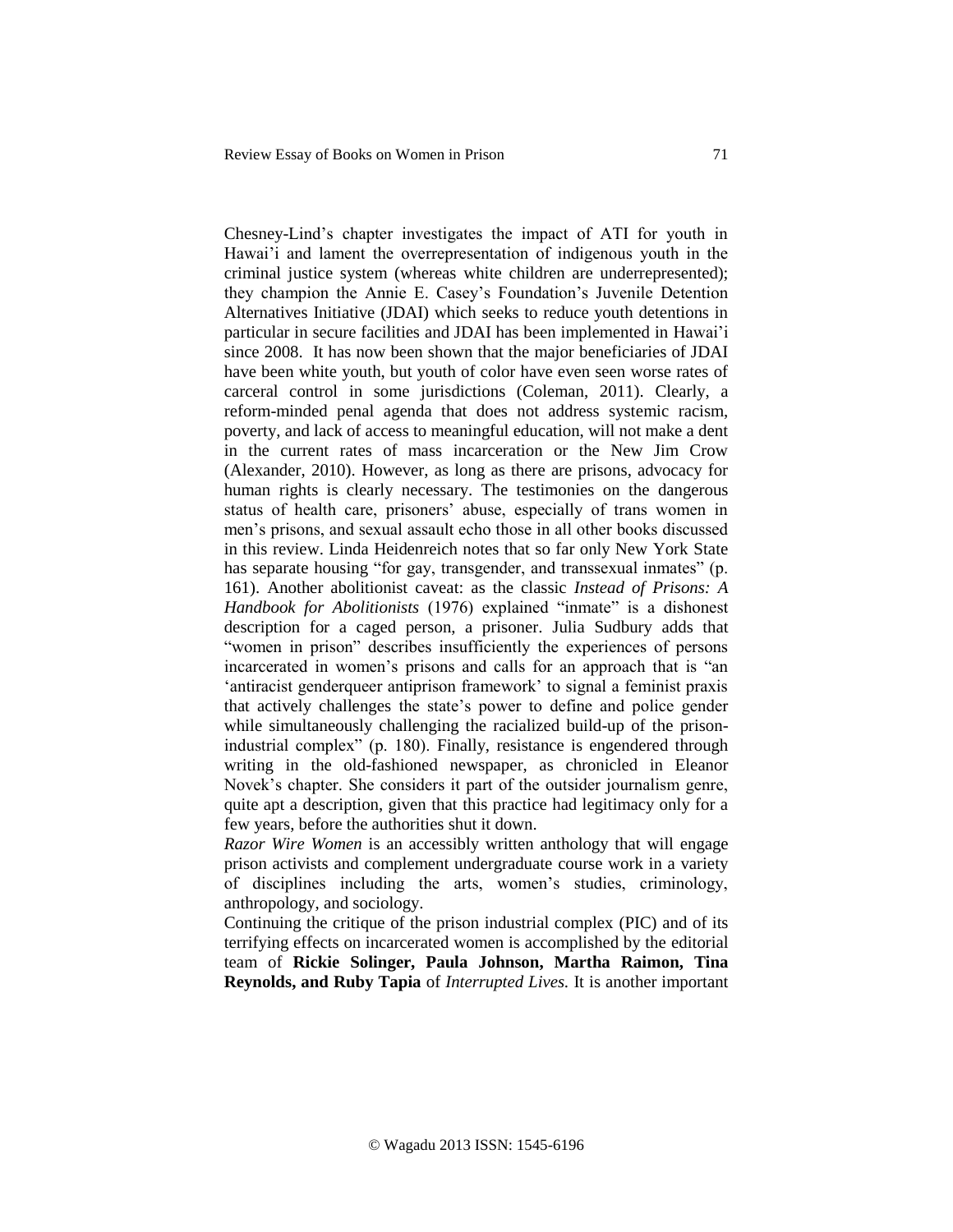anthology devoted to the lives of people incarcerated in women's prisons. Involving 82 writers the book is vast in scope and testimonies including 44 writers who have (or had) first-hand experience with imprisonment, in addition to publishing government documents, including a UN report. It is an enormous feat in scale alone, and it should be on everybody's reading list who wishes to get a good overview of the important issues and a sense of the diversity of lived experiences of women who are or were formerly incarcerated. The editors set out with an abolitionist agenda, beginning with activist-scholar Julia Sudbury's lead article on globalization, PIC, and its impact on women of color. She concludes her article with articulating an abolitionist future, which would involve stopping prison expansion, decarceration and eventual excarceration, and promoting community recovery and accountability, which focuses "on healing and transformation rather than punishment and imprisonment" (p. 22). Given the large amount of contributions, the editors concede that a cohesive thread of abolitionism was not possible. Contributors include scholars, activists, artists, many of them having experienced prison, and also six lawyers (rather unusual for an interdisciplinary book project of this nature) who "render images of the prison that, together, train our vision toward what, exactly, it systematically interrupts: justice, humanity, life" (p. 2). Many of the section themes echo those of the *Razor Wire Women*, including motherhood, sexuality, health care access, and creative education; the book also includes photos of prisoners and poetry by prisoners. Other themes covered here are death row and a lengthy section discussing life after imprisonment, i.e., the continuing stigmatization and legal discrimination that follows the life of somebody marked "felon." Numerous disruptions of prison repression are presented by children's

heartfelt accounts of mourning their involuntarily absent mothers and being enveloped in the prison of foster care; and by offering a children's bill of rights contesting the ideology of ASFA, i.e. the meaning of what is in the best interest of the child. There is also a young mother's bill of rights, which is modest in its demands, e.g., having the right not being handcuffed and shackled during labor (why would it be ever OK to shackle a pregnant woman?). Gender variant and trans women's rights are also mentioned, including a "best practice" ordinance from Washington State. I learnt much from Cynthia Chandler's critique of gender responsive prisons (such as the LGBT ordinance). Chandler who works with the abolitionist group Justice Now and included in her brief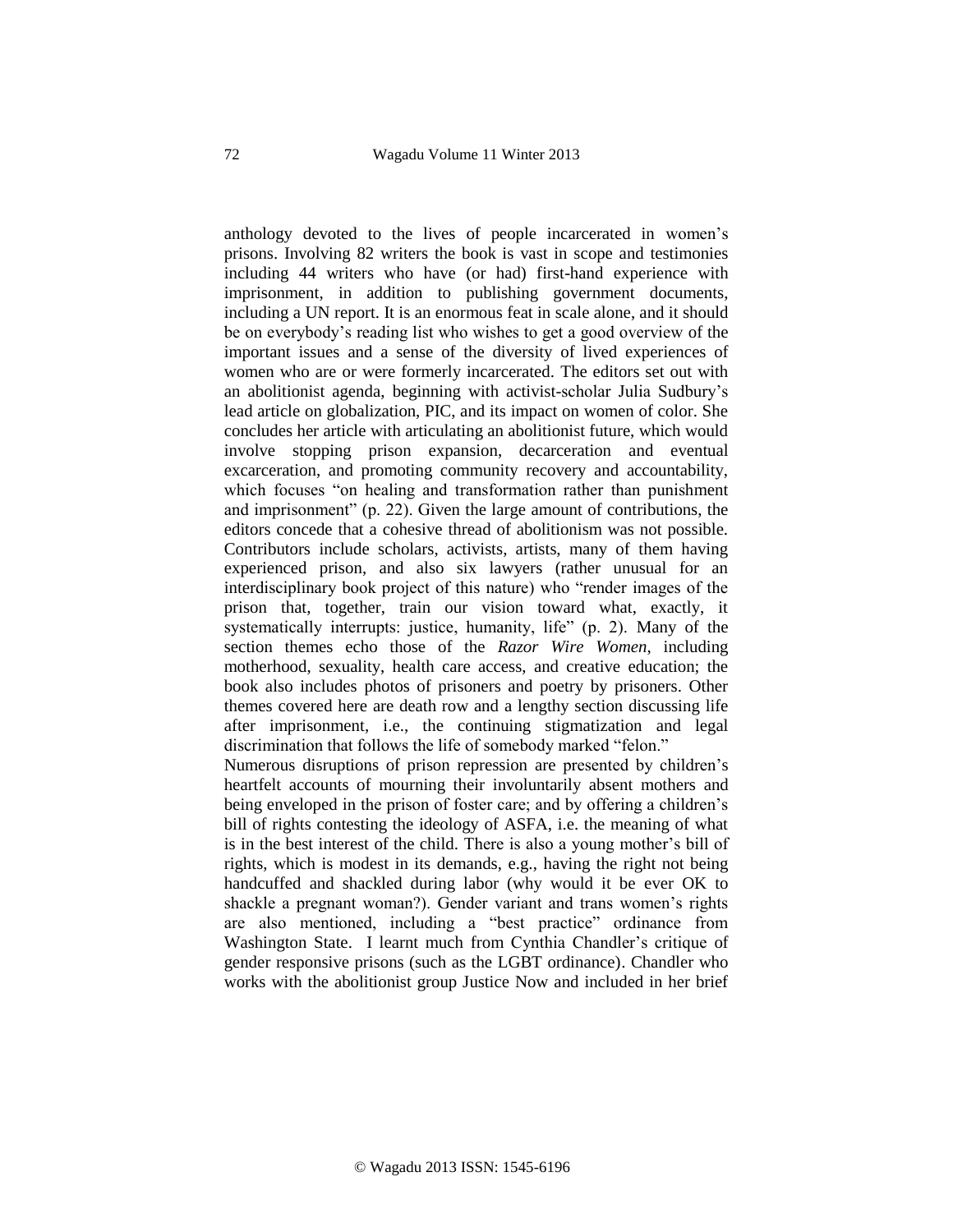essay a conversation with Loretta Ross, a noted reproductive justice activist, who also objects to incarcerating of women on the grounds that their reproductive rights are violated. Chandler also echoes Mara Dodge's cautionary tale (see below) that we have seen gender responsive prisons in the past, called reformatories which tended to be reserved for white women who committed "status offenses like adultery or fornication" (p. 337). So here's the tension—should we task lawyers to pry open prisons to UN inspectors and implement a modicum of humanitarianism and rehabilitation services or rally only for demands of shutting down all prisons, in particular women's and girls' prisons? *Interrupted Life* does not give an answer to this vexing question, and instead lets the reader ponder how to get involved in finding alternative solutions.

Dealing with the question of rehabilitation with a sympathetic nod towards an abolitionist pursuit of justice is **Megan Sweeney's** masterful and award winning study of reading practices of imprisoned women she interviewed in three different states, Pennsylvania, North Carolina and Ohio. Sweeney led 241 individual interviews and 51 group discussions with women. Sweeney invited 94 women with a self-identified  $8<sup>th</sup>$  grade education. They chose their own pseudonym as well as selected books that dealt with urban crime fiction (which tends to be forbidden reading in prisons), self-help or victimization themes. She did not ask, however, to disclose their sentences, which, on the other hand, are revealed in the eleven self-portraits of **Wally Lamb's and the Women of York Correctional Institution's book**. Lamb's collection is actually a focus of a reading discussion of Sweeney's participants, some of whom quite sharply reject the rhetoric of victimization and what they identify as a lack of agency and accomplishments—even though Lamb notes the authors' good deeds in prison and post-release. But blaming their convict status on their violent upbringings is read as an "excuse" for taking responsibility and all stories blend together; in Sweeney's own words: "when read in succession, they can assume a serial or commodified quality that threatens to reify their subjects as undifferentiated victims" (p. 101). Still, many of Sweeney's participants identify with the York women and find their stories uplifting.

Perhaps unwittingly, Lamb seems to lean towards a restorative, if not abolitionist paradigm, given what the women writers have taught him over the years that he worked with them: "We are a paradoxical nation, enormously charitable and stubbornly unforgiving. We have called into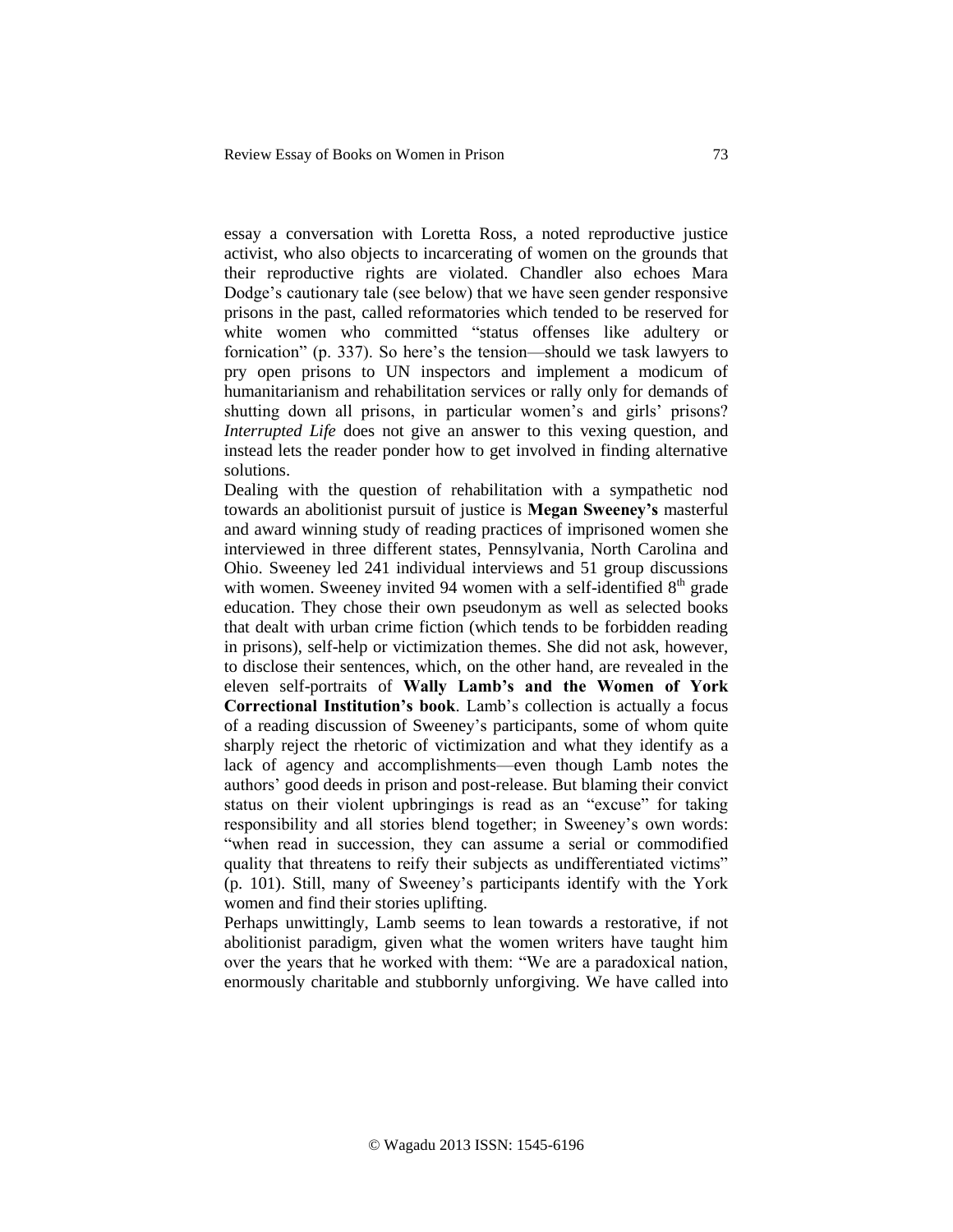existence the prisons we wanted. I am less and less convinced they are the prisons we need" (p. 17). Nevertheless, Lamb's collection is wedded to the uncritical therapeutic cum disciplinary model. Sweeny's book by contrast gives a careful exposé of the genealogy of moral uplift education through bibliotherapy reserved for white prisoners and how the Black Women's Club movement contributed reading materials to Black prisoners to uplift the race (p. 22-23). Sweeney's analysis counters what Weil Davis marks as the pitfalls of therapeutic and confessional teaching in *Razor Wire Women*, while Lamb's pedagogy rides on it, taking his cue for the book title from a popular gospel song. Sweeney's title "Reading is My Window" is inspired by a participant reader, Denise, and while reading creates solace and a modicum of refuge and timelessness, Sweeney is quick to critique the ideology of rehabilitation—prisons are repressive institutions, and the women imprisoned intellectuals find meaning in their lives despite of imprisonment. In my favorite chapter "To Set the Captives Free," the African American poet Solo captures it beautifully in a poem on freedom:

I am free!

For me, freedom has been an *evolution* not a *revolution*. See, my freedom was gained through years of self inflicted struggle . . .

For me, freedom came and slept with me, it held me close during the midnight of my existence, and baptized me with my own tears until I was thoroughly cleansed of inferiority, low esteem, and self loathing (Sweeney, pp. 209-10).

Lamb's book may be stocked in several on the reading list of many women's prisons (as well as Oprah's book club), whereas Sweeney's critical interventions discussion of the and other subversive practices as well as discussion of abolition will be lucky to find her book in prisons' "Underground Book Railroad"—an apt name for circulating subversive books and pamphlets. Sweeney also includes prison policy discussions and a resource list of organizations which donate books to prisoners sadly, none of the prisoners she works with can utilize their services since the prisons in all three states only allow books sent from publishers.

Both Sweeney and Lamb's books not only bring much needed attention of women's agency and intellectual ability, and they will inspire a new generation of folks who wish to teach literature or writing in prisons, and if that contributes to—in the words of a former student of mine—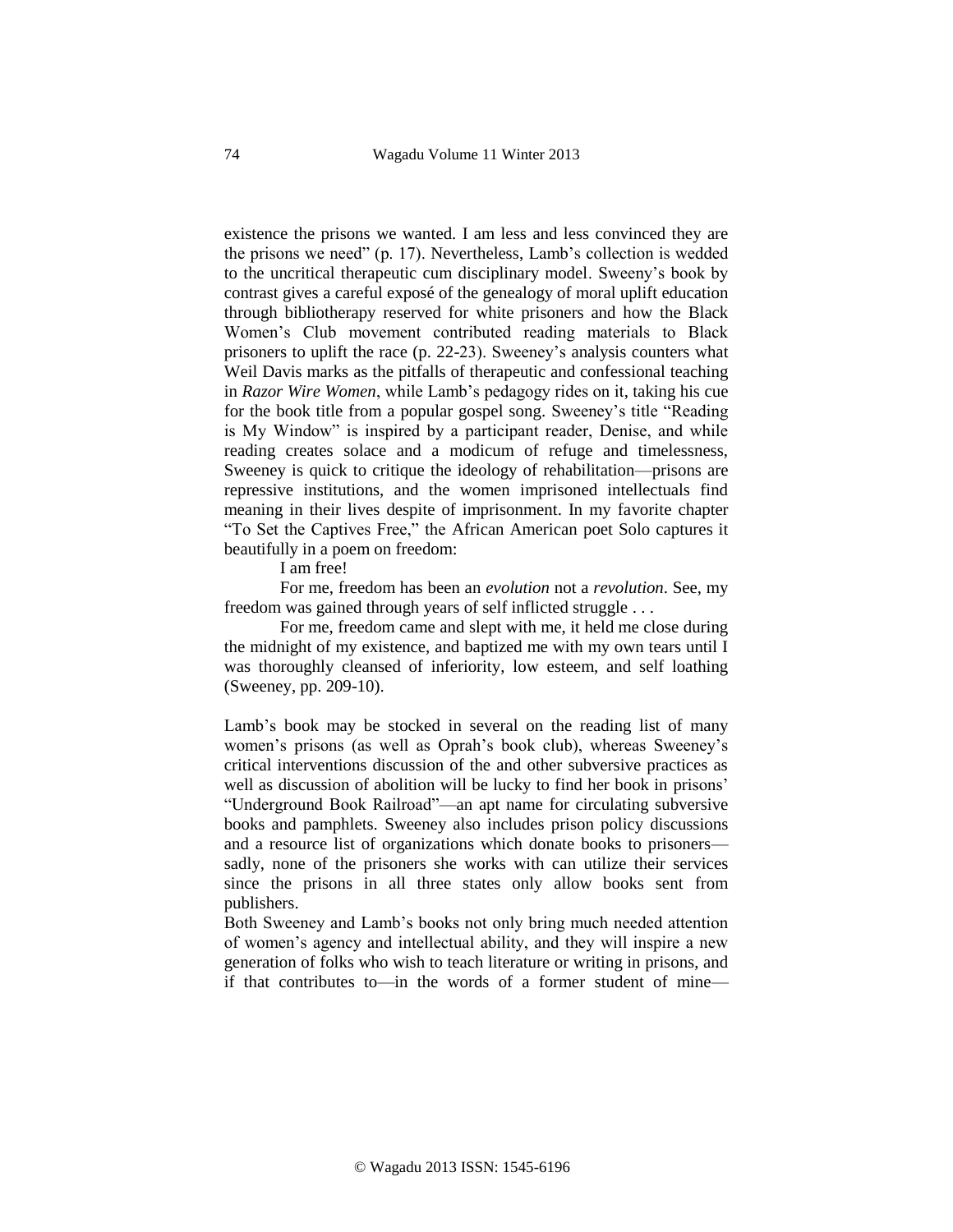breaking down the psychic and physical walls that separate millions of prisoners from those of us, formerly or not-yet incarcerated by the state. Taking us back in time is **Mara Dodge's** magnificent historical treatise *"Whores and Thieves of the Worst Kind": A Study of Women, Crime, and Prisons, 1835-2000*. It explores the daily life of warders, civilian staff, and female prisoners at Joliet and Alton penitentiaries and Dwight Correctional Center, Illinois. Dodge's careful archival work gives prison scholars and activists insights about the dangers of dabbling with prison reform. What looks like a good idea, may have bad repercussions, as we have seen in articles devoted on parental termination rights, thanks to ASFA. As the Illinois case study makes clear, there's a gendered double standard about the way women's delinquencies are disciplined in the courts and in prison. Dodge follows penitentiary and reformatory narratives concerning "wayward women" from inception in the 1830s to about 1970 with the official abandonment of the reformatory-style reserved for women. Her work masterfully shows how punishment is socially constructed since it is disproportionately meted out against Black, poor, and socially disadvantaged women and girls. The reform movement inspired cottage system at Dwight exuded ideals of domesticity and tranquility, yet Dodge's archival work shows that far from succeeding to inculcate lady-like behavior in their charges, warders and superintendents tended to create a repressive atmosphere of hypervigilance and total psychological control. Dodge, like Law, makes the case for uppity—especially Black—prisoners who resisted repression, which intensified during the 1950s's obsession with lesbianism, actually considered the greatest threat to the prison rules (p. 221). Even as early as in 1845, prison inspectors noted that "one female prisoner is of more trouble than twenty male prisoners" (p. 29). Against the prevailing attitudes that women are not real prisoners and women's prisons are more comfortable than the male counterpart dungeons, records show that women tend to face harsher penalties—especially in the age of the War on Drugs—but also for infractions that male prisoners would never face sanctions, especially loss of good time, and their mobility also tended to be more restricted than that of men's (pp. 230-4).

In the 1970s a new wave of reforms swept the prison system, with the result that at Dwight and elsewhere women warders and superintendents were replaced with male correctional officers and superintendents, and many of the women's facilities went again co-ed, as women were first incarcerated in the attic or basement of men's prisons. As Dodge notes,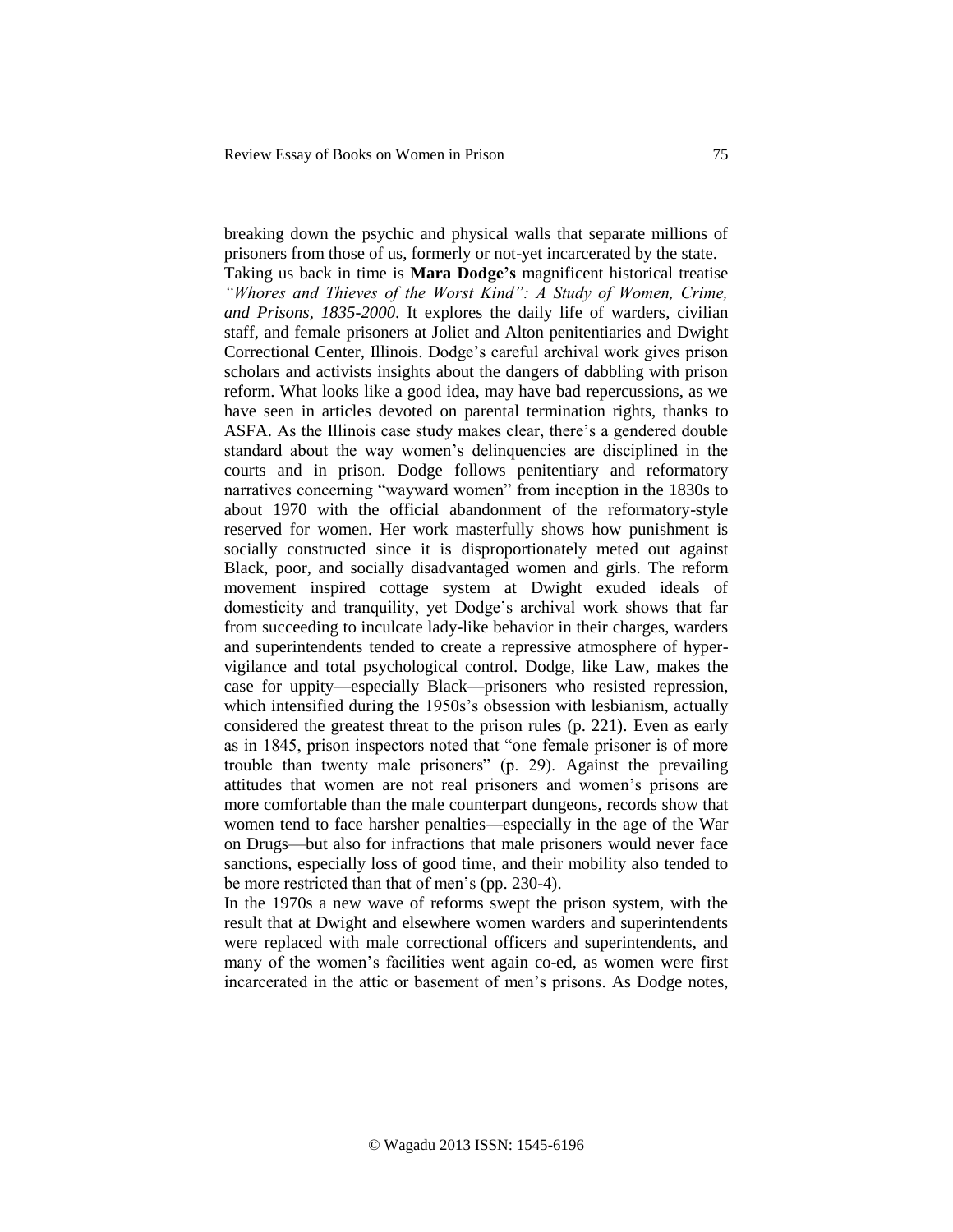female prisoners tend to have endured histories of domestic and sexual violence before entering prisons; such trauma is compounded by the threat of sexual violence and coercion by male prisoners and staff, exposed by Human Rights Watch's 1996 report *All to familiar: Sexual Abuse of Women in U.S. Women's Prisons*, and singling out Illinois as one of the five states with the worst record (Dodge, p. 256). This has led many prison reformers to demand gender-responsive service. It can be a platform for meaningful improvements in women's prison, and important services given to transgender prisoners. On the other hand, it can be a way of *increasing* penalties. Whereas a pregnant mother might be released early from prison, a prison with excellent pre- and postnatal arrangements might sway the parole board to retain the prisoner to give birth in prison. Dodge (2006) makes a historical point by noting, that 19th Century judges in Illinois were reluctant to send pregnant women to prison, not due to humanitarian concerns, but due to cost-benefit accounting: pregnant women and the subsequent prison care (crèche) of babies would not be cost-effective in a prison environment that was supposed to extract as much menial labor from the convicts as it could (pp. 31-2). In fact, there's hardly a bleaker picture given on gender disparities than from a chaplain in 1930: " To be a *male* convict in this prison would be quite tolerable; but to be a *female* convict, for a protracted period, would be worse than death" (p. 14).

Clearly, at stake is that the modern penitentiary was designed to fit the needs (if any) of adult men. And some  $19<sup>th</sup>$  Century women reformers such as Elizabeth Fry may not have understood that. Fry was beholden to the cult of true womanhood ideal and thus blamed the victim, rather than the male-oriented standard of housing prisoners. She heaped much blame on the loud, unkempt women prisoners, rather than the material conditions they survived in. However Fry would have been aghast at "gender-neutral" accommodations where male guards are allowed to supervise female prisoners in shower areas in because of "equal opportunity" provisions (contrary to the UN convention on the treatment of prisoners). By the 1970s, gender-specific prisons, inspired by disciplinary regime of reformatories, vanished and "co-educational" prisons appeared (p. 21). So it is ironic that gender-specificity is demanded again; my worry is that if one operates under a *reform* paradigm, one is always inclined to make excuses for sending women (and men) to prison and also for long stretches of time, because it will be a tolerable experience.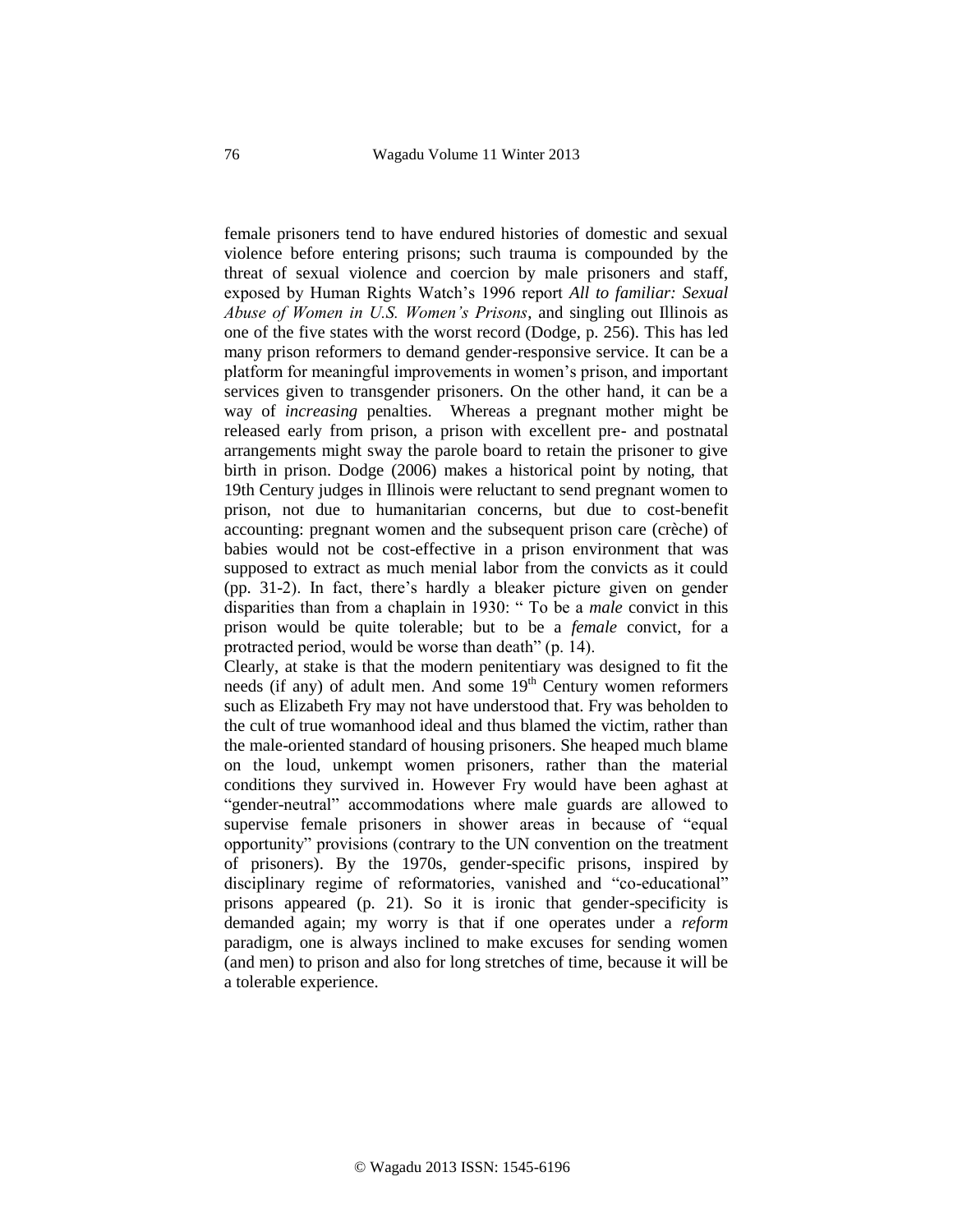Gender-responsive sentencing is a concern of **Melissa Thompson's** provocatively titled monograph *Mad or Bad?* Her studies of psychiatric labeling, sentencing, and uses of the insanity defense in trials show that a transinstitutionalization, rather than a "deinstitutionalization" has taken place since the wholesale closing of hospitals or asylums for patients who were confined for mental illness in the United States (p. 6). Women tend to be labeled as mentally disabled (she still uses the problematic label of mental retardation) when booked and sentenced for committing gender atypical offenses whereas men's offenses tend to be "normalized" and thus facing harsher sentences that do not involve psychiatric intervention. On the gender spectrum, men are socialized to show aggression towards others ("externalizing disorders") whereas women are socialized to internalize their disorders, e.g., through depression and panic attacks (pp. 27-28). Thompson's research shows that African Americans in particular face bias in the courts, as their behavior will be construed as fitting the normal range of criminal behavior rather than as being labeled as "bizarre" (p. 59). So, it may be the case that Black Americans do not receive proper medical intervention, and even if it is the case that they are labeled as suffering from a mental disorder, they still face harsher penalties than others, in particular white offenders. "The fact that African Americans do not appear to receive mental health treatment—even when there is clear evidence that they need it—suggests that these individuals will have a more difficult time in prison, and also once they are released from prison" (p. 159). Sadly, Thompson's conclusion is corroborated by the many testimonies of Black women in the books reviewed here. What is confusing at times in Thompson's analysis is the separation of demographic variables such as gender and race. She notes that women face lesser charges than African Americans—where does that leave Black women? Is it the case that whenever she mentions African Americans who face the racist label of criminal, Thompson actually means Black man, as in "criminalblackman" (Russell 1988)?

All of the authors discussed in this review present a more complex portrayal of people incarcerated in prisons and particularly, in women's prisons. I think it can no longer be said that women and girls are understudied; however, what is missing from the record are sustained autoethnographies by transgender and gender non-conforming incarcerated persons. As Kathy Boudin notes in her Foreword to *Razor Wire Women*, it is important to neither victimize nor demonize but to